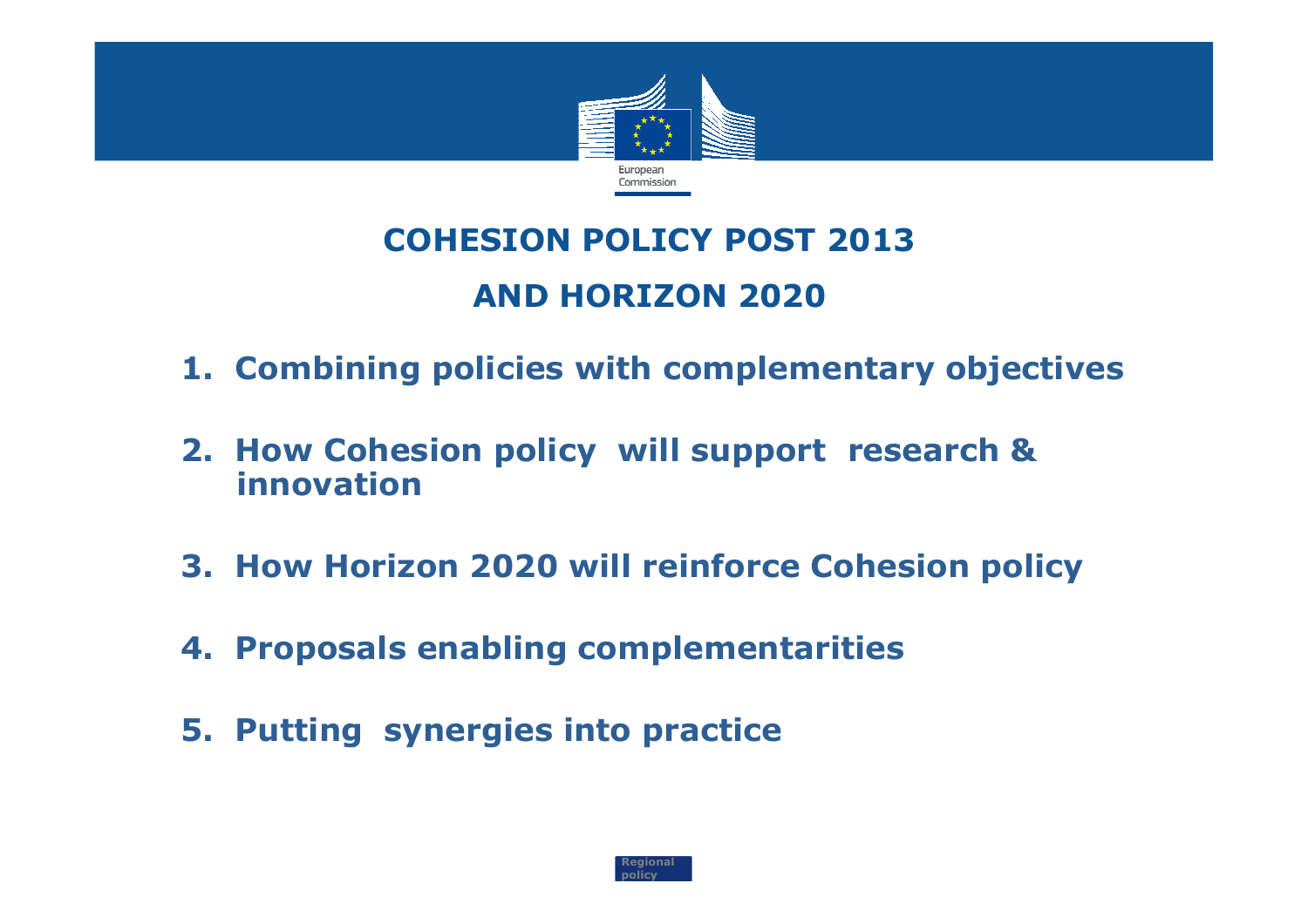

## **Combining policies with complementary objectives**

### **Common political framework**

- $\rightarrow$  Need to strengthen knowledge and innovation as drivers of growth and competitiveness competitiveness
- $\rightarrow$  Tackling major societal challenges in the EU 2020 framework<br> $\rightarrow$  Bridging the gan between science and the market, through si
- $\rightarrow$  Bridging the gap between science and the market, through successive stages

### **Horizon 2020**

- → Focussing on science driven and precompetitive R&D (first stages on the bridge)<br>→ **Promoting excellence**: projects selected at EU level by competitive calls for
- → **Promoting excellence**: projects selected at EU level by competitive calls for<br>proposals and through independent / merit based peer review proposals and through independent / merit based peer review
- → **Territorial impact**: more beneficiaries in the more developed regions

### **Cohesion policy**

- → Focussing on applied R&D and innovative SMEs (latter stages on the bridge)<br>→ **Imnroving regional R&I nerformance**: projects selected at national and،
- → **Improving regional R&I performance**: projects selected at national and/or regional level for capacity building and promoting innovation-friendly business environment for SMEs
- $\rightarrow$  Territorial impact: policy focus on less developed regions

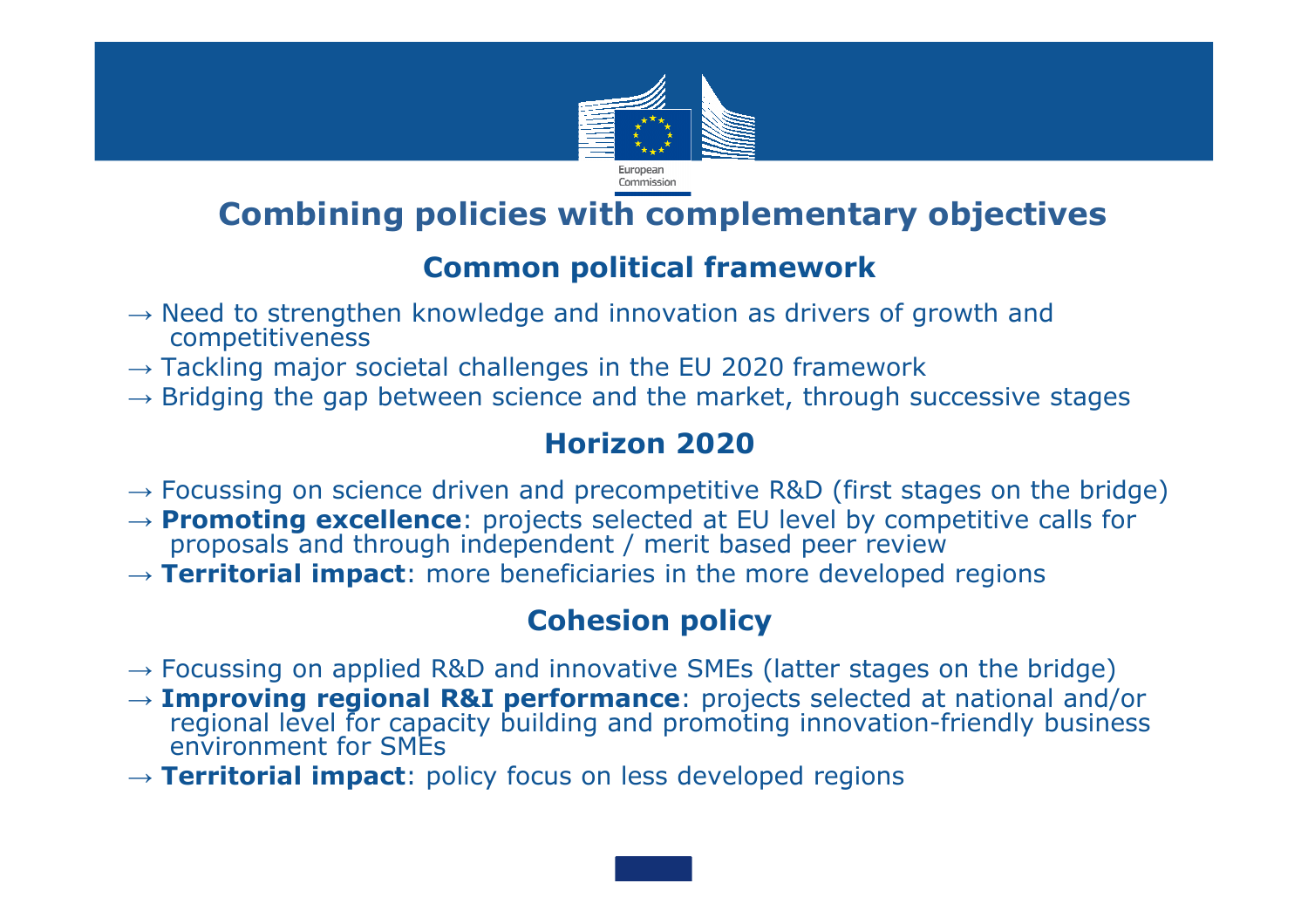

### **How Cohesion policy will support research & innovation?**

#### **New investment priorities**

Important objective for ERDF, including for thematic concentration

- $\rightarrow$  Investing in RTD-I infrastructure (capacity building),<br>  $\rightarrow$  Technology transfer, clusters and social innovation (
- $\rightarrow$  Technology transfer, clusters and social innovation (diffusion of R&I results),  $\rightarrow$  Soveral stages from research to the market eligible to support (e.g. KETs).
- $\rightarrow$  Several stages from research to the market eligible to support (e.g. KETs)<br>Complementary support, from ESE for buman capital development

Complementary support from ESF for human capital development

#### **Ex-ante-conditionality**

- → Existence, at national and/or regional level, of **research and innovation strategies for smart specialisation** (RIS3) for approving Partnership Contracts and Operational Programmes submitted by the Member States.
- $\rightarrow$  RIS3 in line with the National Reform Programme and with features of well-<br>performing national or regional research and innovation systems performing national or regional research and innovation systems
- $\rightarrow$  Peer review to assess RIS3 prepared by the national and regional authorities:<br>REGIO & RTD work together, with the assistance of the RIS3-Platform REGIO & RTD work together, with the assistance of the RIS3-Platform

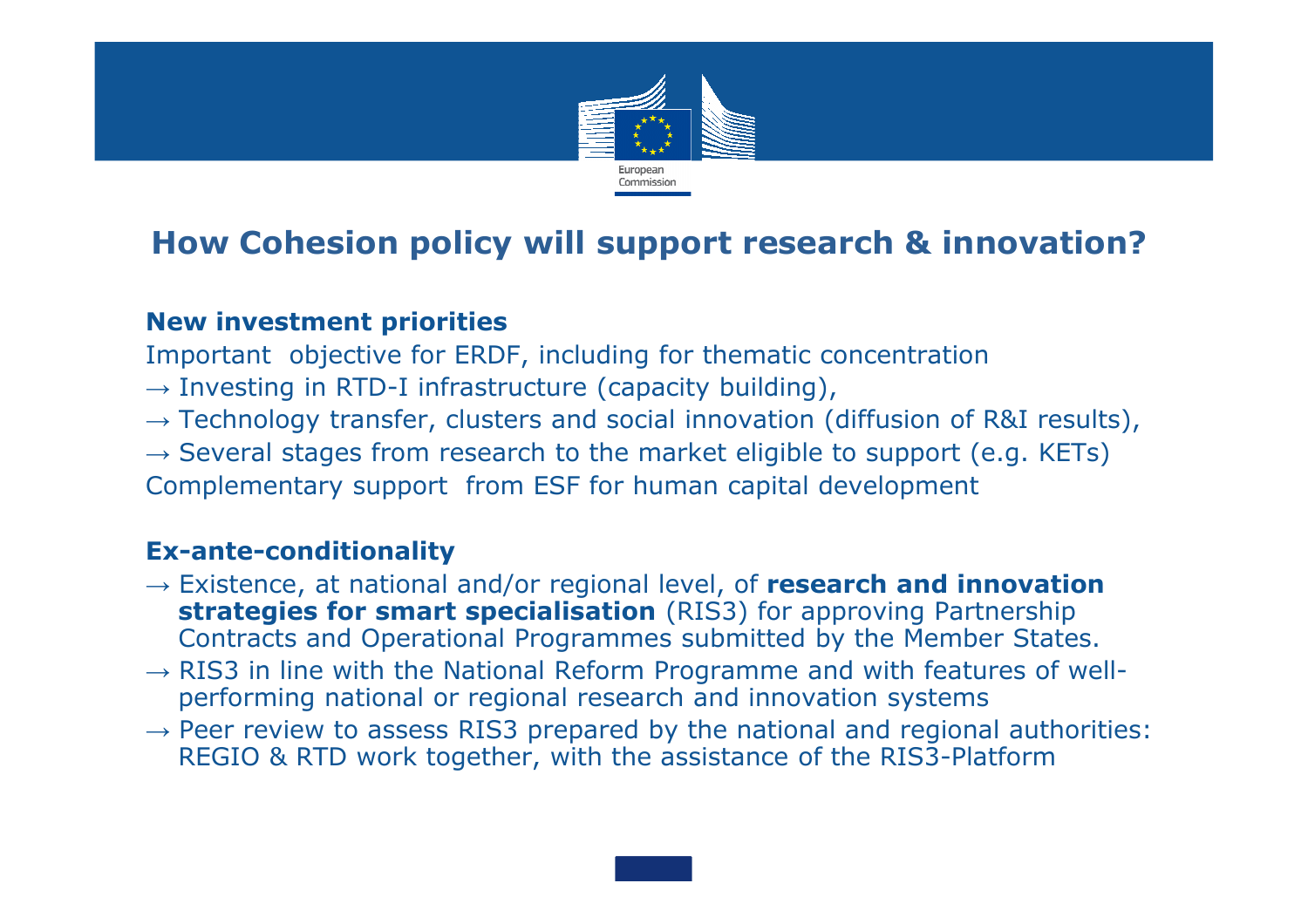

## **How Horizon 2020 will reinforce Cohesion policy?**

### **Closing the research and innovation divide in Europe**

- Supporting the development & monitoring of **smart specialisation strategies**through international evaluation by peers and best practice sharing
- Linking ... **innovative regions in less developed Member States** to Linking … **innovative regions in less developed Member States** to international leading counterparts elsewhere in Europe: twinning of staff exchanges, expert advice and assistance and … joint strategies for the establishment of centres of excellence that might be supported by Cohesion Policy funds in less developed regions.
- Building links with innovative clusters and recognising excellence in less Building links with innovative clusters and **recognising excellence in less developed regions**, including through peer reviews and awarding labels of excellence to those institutions that meet international standards
- Establishing "ERA Chairs" **to attract outstanding academics to institutions** with a clear potential for research excellence
- Supporting access to international networks for excellence researchers Supporting **access to international networks for excellence researchers and innovators** who lack sufficient involvement in European and international networks.

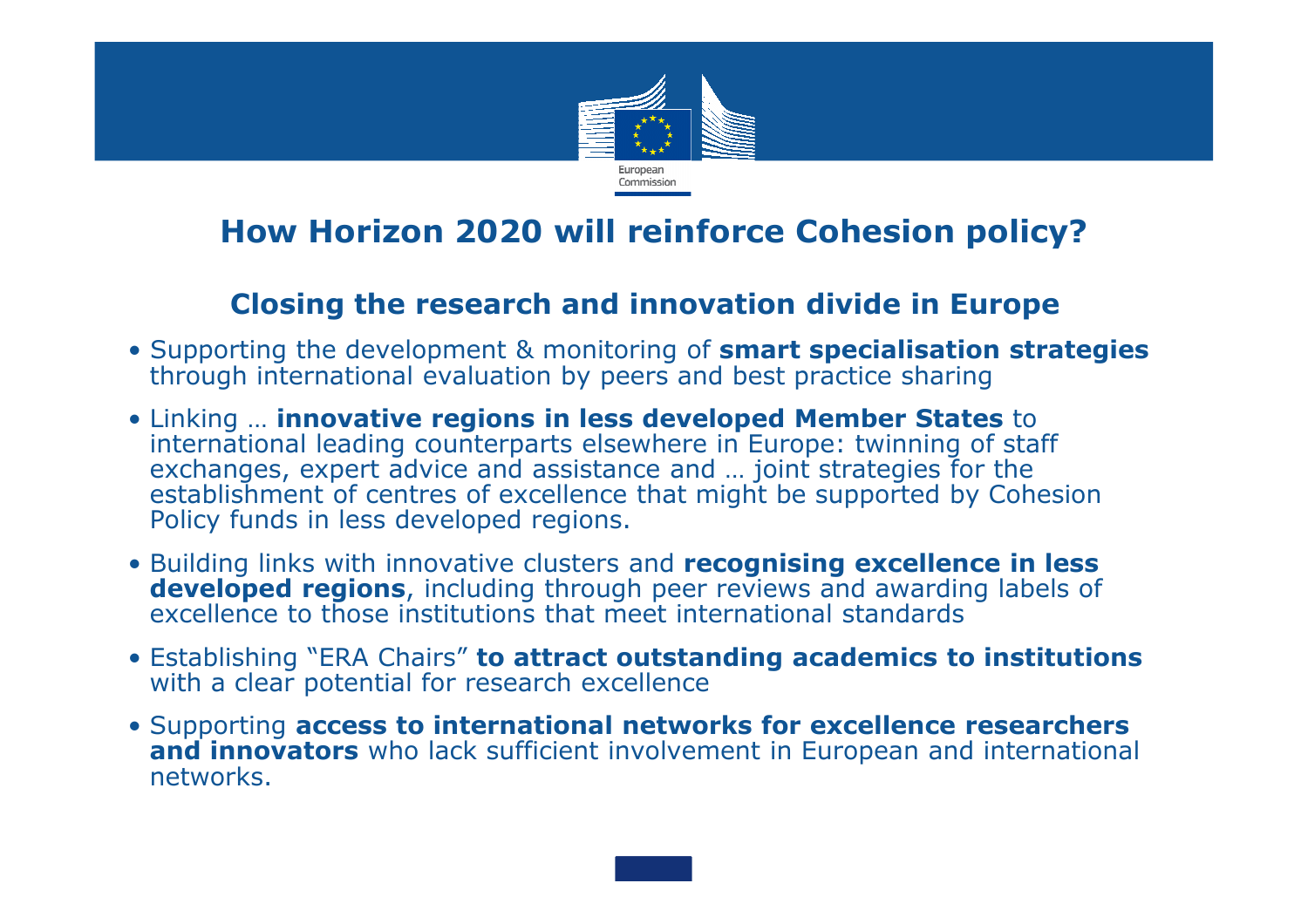

## **Proposals enabling complementarities**

### **New provisions under Cohesion policy**

- $\rightarrow$  Support to the same project possible from different EU funds but for different expenditures.
- $\rightarrow$  under an ERDF programme, arrangements possible for interregional cooperation with beneficiaries located outside of the region: useful fo cooperation with beneficiaries located outside of the region: useful for enabling combined support from ERDF and Horizon 2020 to several partners in different countries.

### **Simplified costs options under both policies**

- $\rightarrow$  Similar eligibility rules proposed for simplifying the financial management :<br>lumn sums, flat rates and unit costs possible under both policies for funding lump sums, flat rates and unit costs possible under both policies for funding direct and indirect costs without providing documents proving real expenses.
- $\rightarrow$  Reduction of the administrative burden for the beneficiary managing the same project with a support coming from different funds as well as the beneficiary project with a support coming from different funds as well as the beneficiary managing several projects supported separately by different funds.